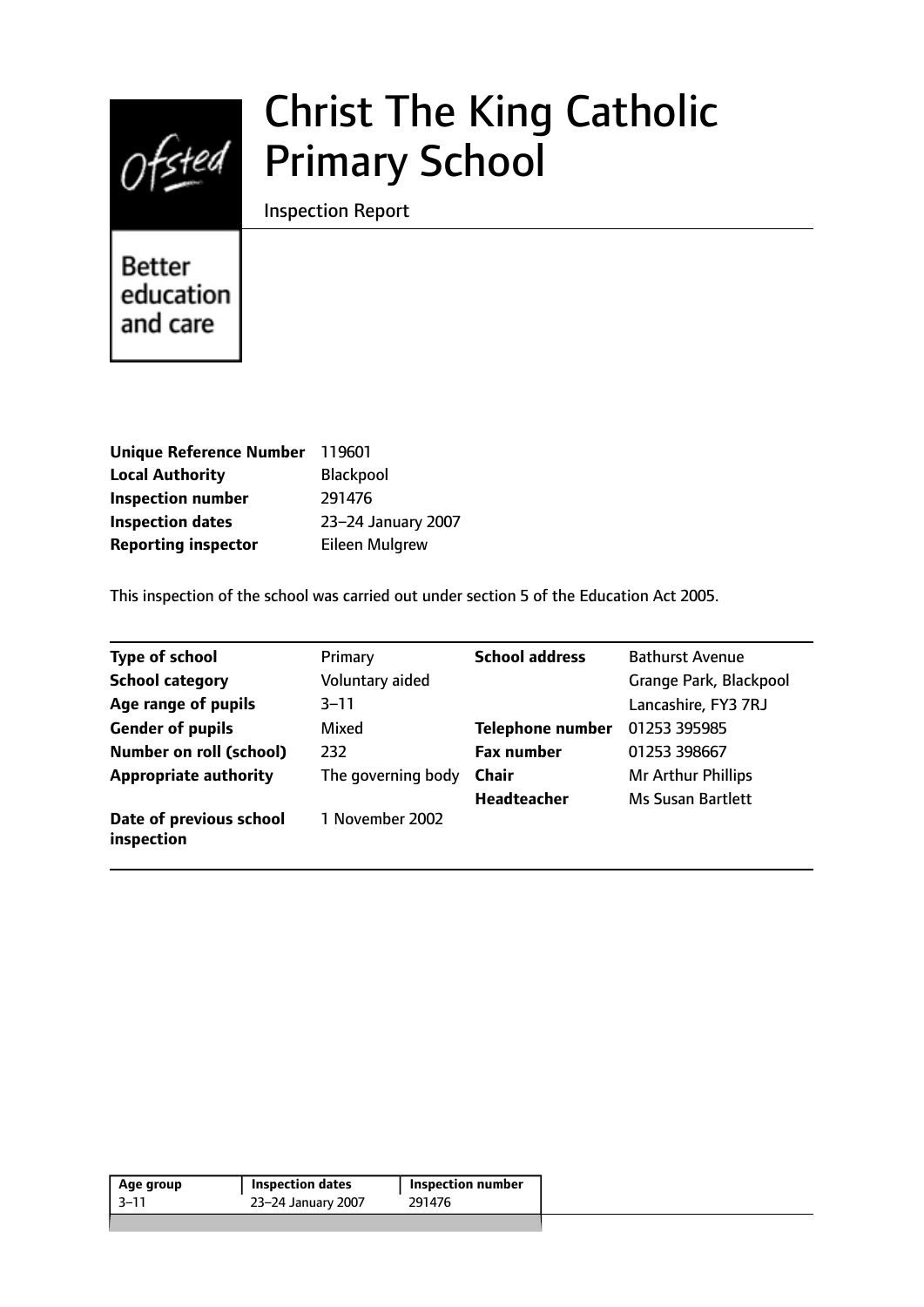© Crown copyright 2007

Website: www.ofsted.gov.uk

This document may be reproduced in whole or in part for non-commercial educational purposes, provided that the information quoted is reproduced without adaptation and the source and date of publication are stated.

Further copies of this report are obtainable from the school. Under the Education Act 2005, the school must provide a copy of this report free of charge to certain categories of people. A charge not exceeding the full cost of reproduction may be made for any other copies supplied.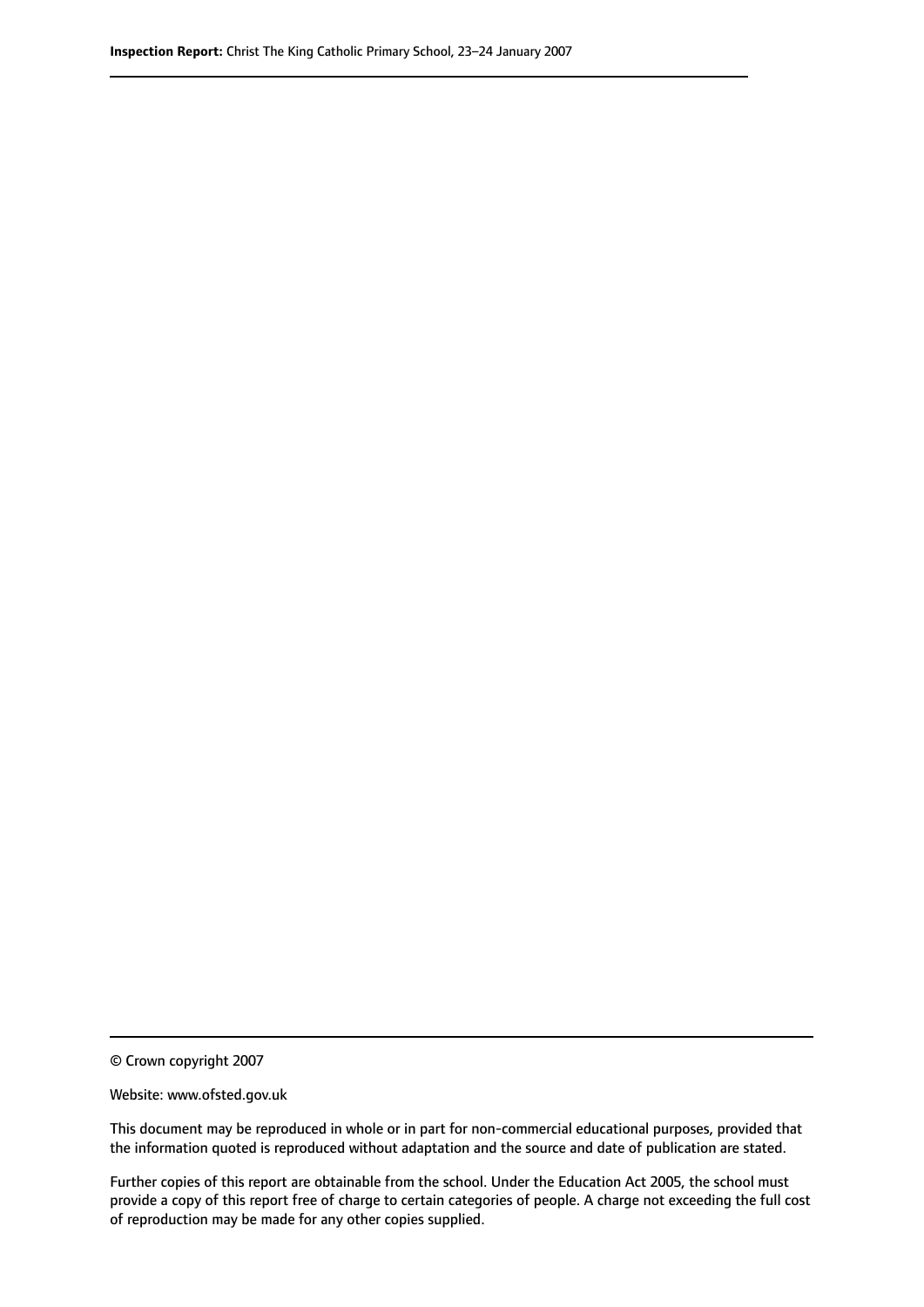# **Introduction**

The inspection was carried out by one of Her Majesty's Inspectors and one Additional Inspector.

# **Description of the school**

Christ the King is an average sized primary school serving an area of high social and economic deprivation. The proportion of pupils eligible for free school meals is above the national average. Most pupils are from families who live near the school. There are a few pupils at an early stage of learning English. Since the last inspection there has been a change in the pupil population, resulting in an increased number of pupils with learning disabilities and/or difficulties.

The school has Basic Skills Quality Mark, Investors in People, National Healthy Schools Status and Active Mark.

## **Key for inspection grades**

| Grade 1 | Outstanding  |
|---------|--------------|
| Grade 2 | Good         |
| Grade 3 | Satisfactory |
| Grade 4 | Inadequate   |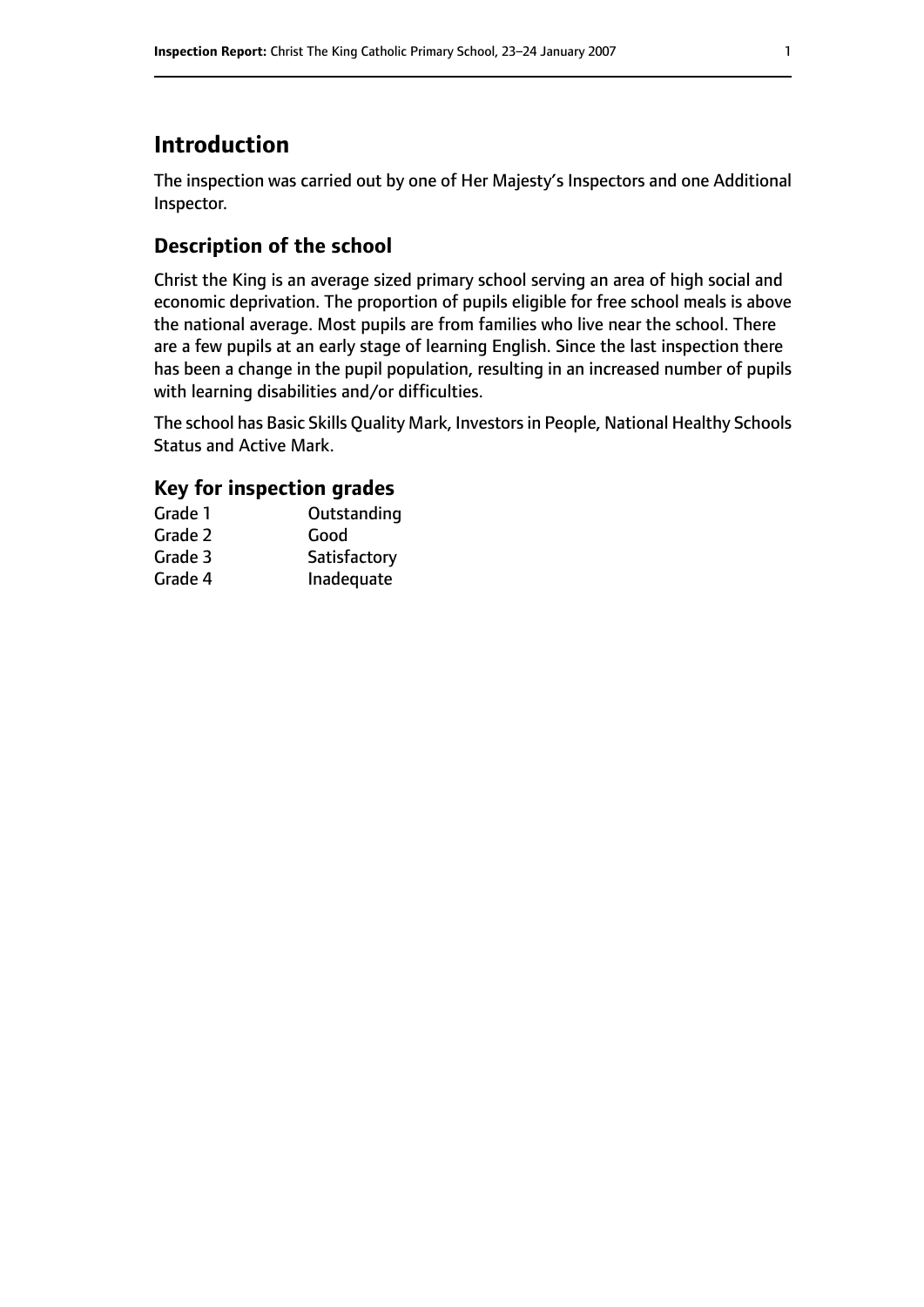# **Overall effectiveness of the school**

#### **Grade: 2**

Christ the King Catholic Primary is a good school with some outstanding features. A major strength is the primacy the school places on care as well as education, with the headteacher and staff striving to provide a supportive environment that has pupils' learning as its central goal. Pupils' personal development and well-being is outstanding. The enthusiastic headteacher is committed to raising standards and the personal development of all pupils. Visitors immediately notice the calm, purposeful approach of a school that rightly prides itself on being a happy, secure place of enjoyment and learning.

'This is a family school' correctly summarises the view of parents, who comment that they are well informed and supported. This support is projected beyond the school into the local community. The parents particularly value the information they receive about the progress of their children. A developing strength is the introduction of whole-school provision maps. Each map outlines the support available to each child, including those with learning disabilities and/or difficulties. It is an inclusive school which places high emphasis on pupils' personal and social development. Although many pupils begin school with skills which are below those expected for their age, they make good progress and standards are in line with the national average by the end of Year 6.

Children enter Nursery with skills which are below those typical for their age. By the time they enter Key Stage 1 they have made good progress because their social and literacy needs have been well catered for. Standards in Key Stage 1, however, are below what they should be in reading, writing and mathematics. Teaching and learning is good overall. The robust assessment and tracking systems check pupils' progress each half term. Although pupils' work is marked regularly, comments are not always specific enough to move them on in their work. The high expectations of staff secure good behaviour. Pupils show a thirst for learning, tolerance and respect. They are keen to express their views through the school council. After recent discussion on the issue of bullying they introduced a 'worry box'. Any comments placed in the box are discussed at school council and the 'playground pals' help to sort any problems.

The school successfully delivers a curriculum which places high importance on basic skills in literacy and numeracy. The curriculum matches the needs and interests of the pupils, encouraging them to be ambitious and to develop strong self-esteem. 'Your best is always good enough' is accepted by all and made clear on the front of a booklet for children starting school, produced by the school council. The school is starting to link subjects together, such as the effective work in Year 3 to link the use of laptop computers, numeracy and ancient history. The pupils appreciate the variety of extra-curricular activities available to everyone.

Leadership and management at all levels, including governance, are good. The changes brought about by the increase in pupils with learning difficulties and/or disabilities have given management new challenges which they have fully embraced. The recently restructured management team, consultation group and governors share a corporate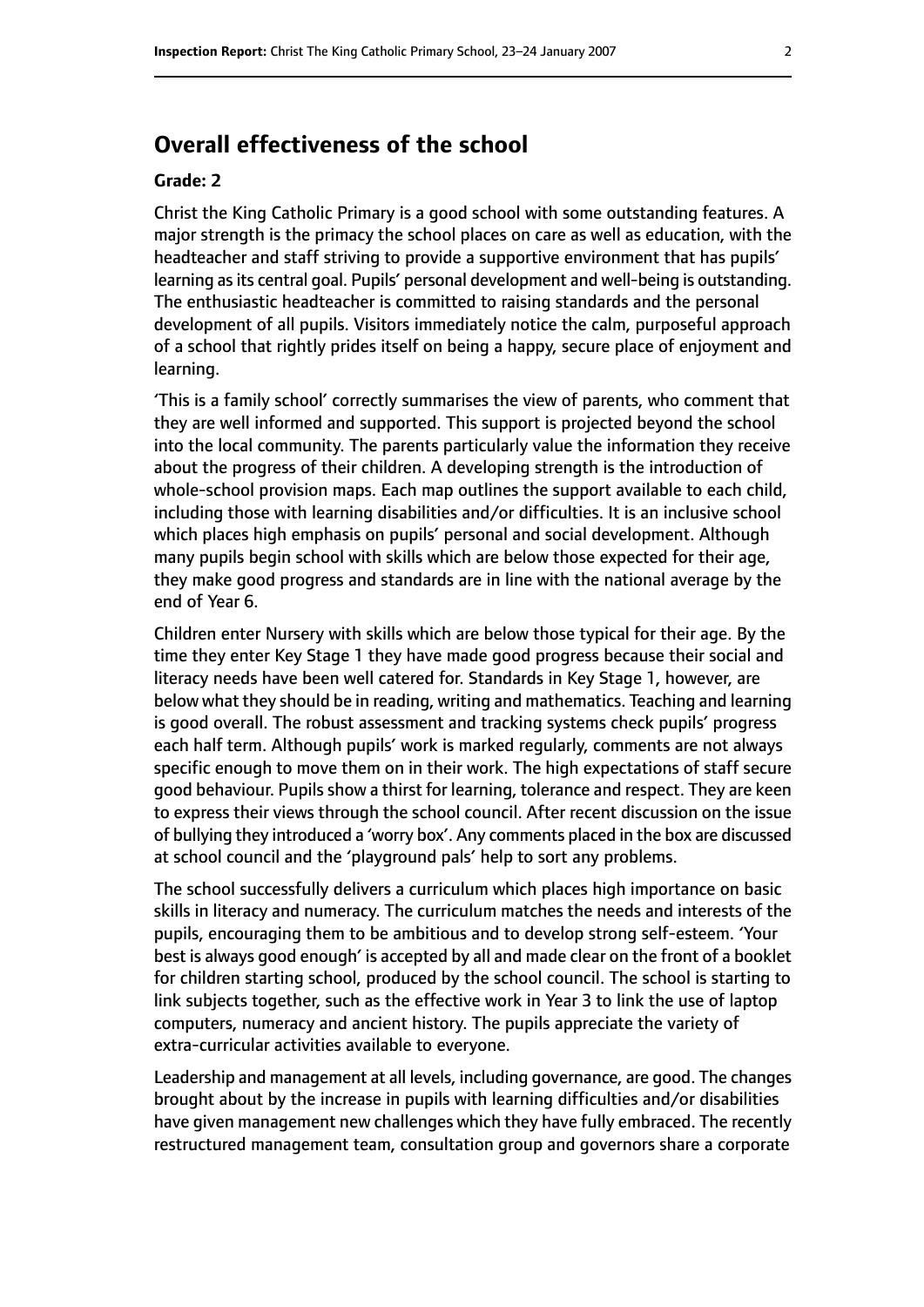vision for the future of the school. The school has made progress on all issues from the previous inspection, and provides good value for money.

#### **What the school should do to improve further**

- Accelerate pupils' learning in reading, writing and mathematics in Key Stage 1.
- Improve the marking of pupils' work so that all understand exactly what they need to do to make further progress.

# **Achievement and standards**

#### **Grade: 2**

During the school year, the frequent movement of pupils joining and leaving affects standards, but the staff work hard to counteract this. The trend over recent years has been steady improvement in pupils' achievement, including those pupils with learning difficulties and/or disabilities. Given pupils' low starting point, they achieve well in their time at school.

The majority of children enter Nursery with skills which are well below those typical of children of their age, especially in communication, language and literacy. In the Foundation Stage (Nursery and Reception years) children make good progress. By the time they enter Key Stage 1, pupils have made good progress because of the emphasis that teachers place on developing their social and literacy skills.

Throughout Key Stage 1 pupils make good progress. Over the last few years standards in Key Stage 1 have varied but are broadly below average. In the most recent test results two thirds of the pupils did well for their age. Inspection evidence indicates the current Year 2 pupils are doing better and standards are on the rise.

In Key Stage 2 pupils make good progress. Standards, although variable, are now above the national average in mathematics and science. In English, there has been a slight drop in overall standards to below the national average, although the growing number of pupils who do better than expected for their age has been a success. This improvement is due to the focus the school has placed on developing writing skills throughout the school.

# **Personal development and well-being**

#### **Grade: 1**

The school has been modest in judging the quality of pupils' personal development, which inspectors judge to be outstanding. Pupils show their enjoyment for school in their improved attendance and eagerness to be involved in all aspects of school life. Attendance records for the autumn term 2006 show an improvement on the previous year. These are major factors in why learning is good and why they are so well prepared for the future. Pupils appreciate the importance of healthy lifestyles and their efforts have been rewarded with the National Healthy School Status. Pupils choose healthy snacks and enjoy their 'wake and shake' sessions. Pupils learn about possible dangers and as one pupil said, 'We feel safe because we know we can go to adults or to our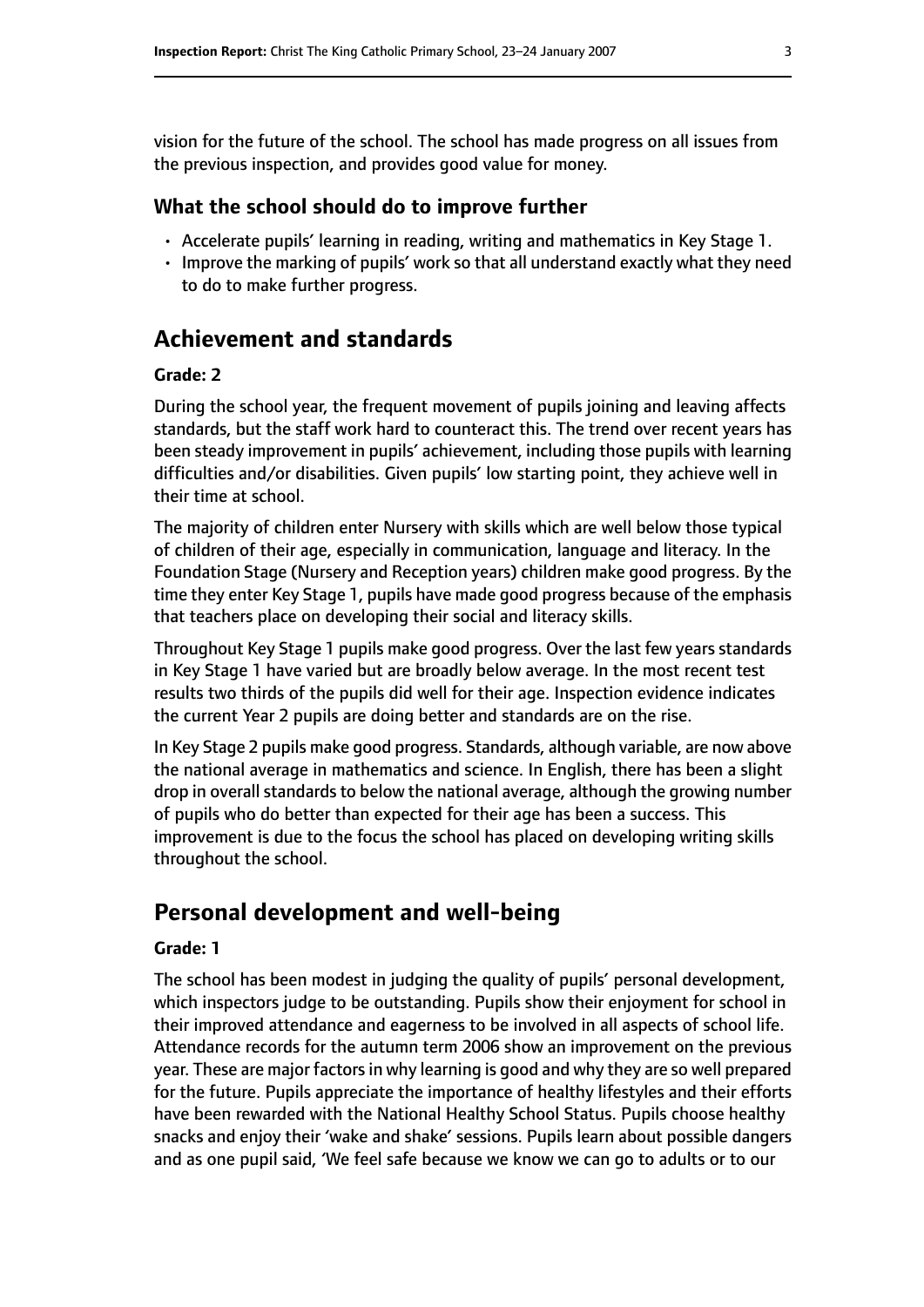friends if we have worries'. Membership of the school council, acting as playground 'pals' to younger pupils and a willingness to raise funds for charity are just some examples of the way pupils learn about their role in the community.

Pupils' personal qualities reflect exceptional support for their spiritual, moral, social and cultural development. Spirituality is strong. Pupils are successfully encouraged to accept responsibilities for their own personal development and that of others, for example pupils' attendance at a local conference to discuss anti-bullying issues and the resulting 'charter for school action'. Respect and consideration are central to the work of the school and lead to good behaviour and a very caring school.

# **Quality of provision**

# **Teaching and learning**

#### **Grade: 2**

In the Foundation Stage good teaching is based upon a strong understanding of how young children learn best. In Key Stage 1 teaching is good. Planning for pupils to become independent builds on the good start made in the Foundation Stage. Good teaching overall in Key Stage 2 stems from high expectations of what pupils can achieve. Teachers have good subject knowledge, for example in French, where enthusiasm for the subject resulted in pupils' eagerness to speak in the language.

Lessons are typically lively and include a range of enjoyable activities to stimulate pupils' interest. Strong relationships between adults and pupils are a positive feature of all lessons. Team planning means that activities are well matched to the needs of every pupil. Singing lessons across the school are matched to the topics pupils are studying in class, for example, Year 5 singing pirate songs which linked to their investigation work on pirates. Highly effective teaching assistants and other classroom helpers, and resources, are well deployed to support learning. Those pupils with additional learning needs have work well-matched to their needs based upon a good assessment of their progress. Good relationships support parents in helping learners to succeed.

Pupils' work is marked regularly. Comments, although encouraging, do not always explain how the pupils can improve their work.

#### **Curriculum and other activities**

#### **Grade: 2**

The school provides a good curriculum. It matches pupils' interests and needs and fully meets requirements. In the Nursery and Reception classes there is a good balance of activities between those taught by the staff and those children choose themselves. Children use the activities board to check which activity they do next. At the end of the session, they check which activities they have covered. This attention to the development of personal, social and independent skills is a strength of the school. The school curriculum ensures that there are good opportunities for practical activities for all ages. Pupils with learning difficulties as well as those who have English as an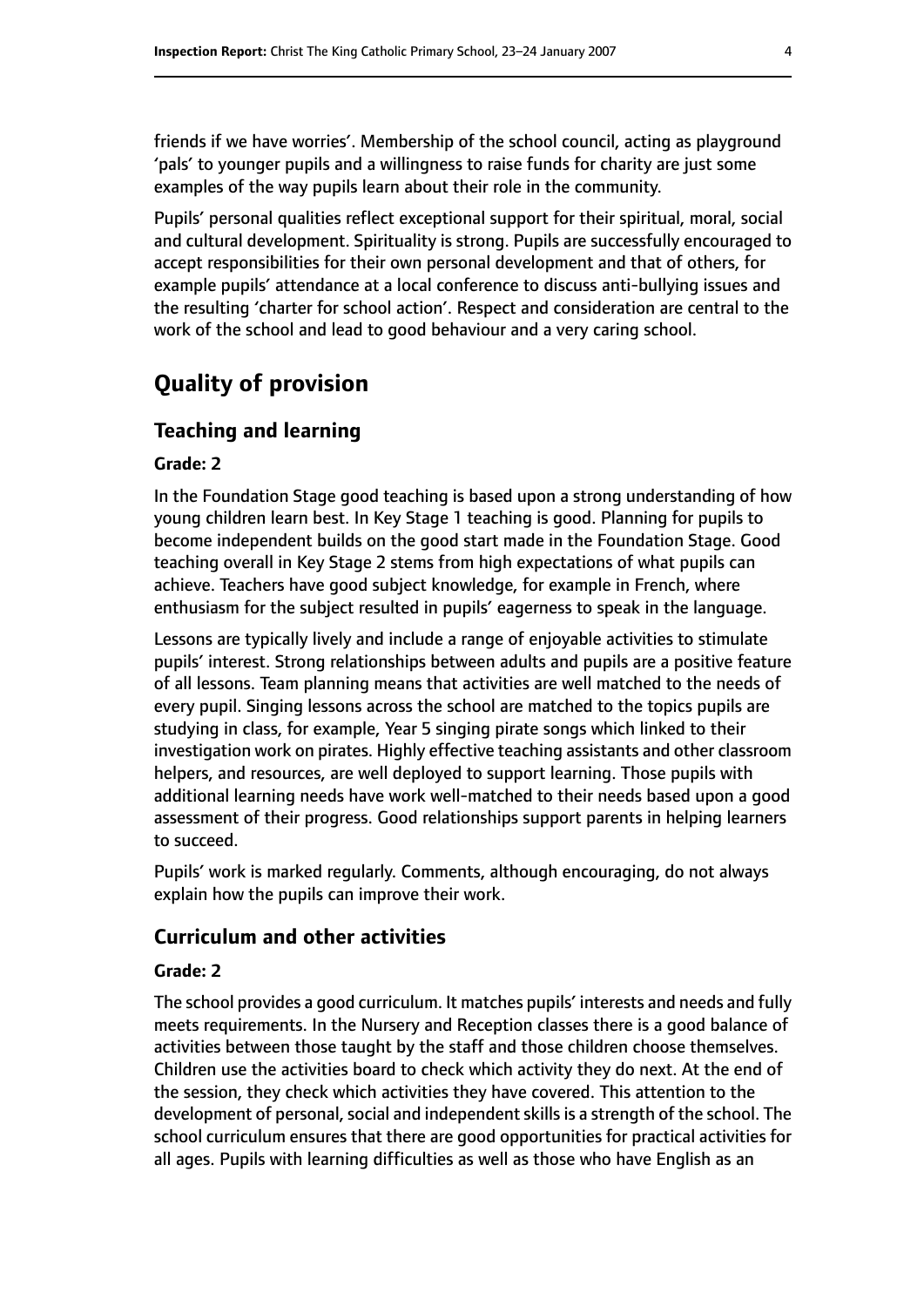additional language receive good support so that they can take full part in the life of the school. Targets are set for groups of pupils in literacy, mathematics and behaviour. The pupils know these targets and are starting to assess their own progress towards them. Education for safety and health is good. The school has introduced the teaching of German, Spanish and French in both Key Stage 1 and Key Stage 2. Pupils enjoy these aspects of the curriculum. The curriculum is further enriched by the provision of a wide range of extra-curricular activities and visits, for example, the annual trip to Borwick Hall to experience a range of outward bound activities.

#### **Care, guidance and support**

#### **Grade: 2**

There is good care, guidance and support for pupils which is rightly recognised and valued by parents and carers. This level of care enables children to feel happy and secure. Relevant required procedures for child protection and safeguarding pupils are in place. The school gives careful attention to the needs of its vulnerable children and provides them with very good personal support. Children's attainment is carefully assessed and their progress regularly tracked. However, pupils need to understand more about how well they are doing and what they need to do to improve. Parents are kept well informed about their children's progress and school events through regular bulletins: they are encouraged to be involved in supporting their child's learning. The induction of children into the Nursery and Reception is eased by opportunities for them to visit before they begin school. Many parents take up these opportunities and welcome the home visits made by staff. Strong links with the local high school and good communications with other secondary schools in the area underpin good arrangements to support transition at the end of Key Stage 2.

## **Leadership and management**

#### **Grade: 2**

The school is led with purpose, direction and enthusiasm by the experienced headteacher, who, with the effective support of the deputy headteacher and all staff moves the school forward systematically towards its well defined objectives. Governors know the school's strengths and weaknesses well and provide good governance. They have a firm grasp of the school's performance. The many challenges the school faces, which could act as a barrier to learning, are met head-on and tackled with determination, for example the frequent movement of pupils joining and leaving the school. Many of these challenges are deep rooted and the school is vigilant, but the introduction of new ideas and strategies keeps development fresh and alive. The innovative consultation group enables all staff to play a full part in the evaluation of the school's performance and to contribute to decisions. The school has made good improvement since it was last inspected effectively focusing on raising standards in writing. Data about pupils' achievement and progress is analysed thoroughly, realistic conclusions drawn and resources carefully allocated. This is shown in the effective deployment of teaching staff to support individual and groups of pupils. As a result,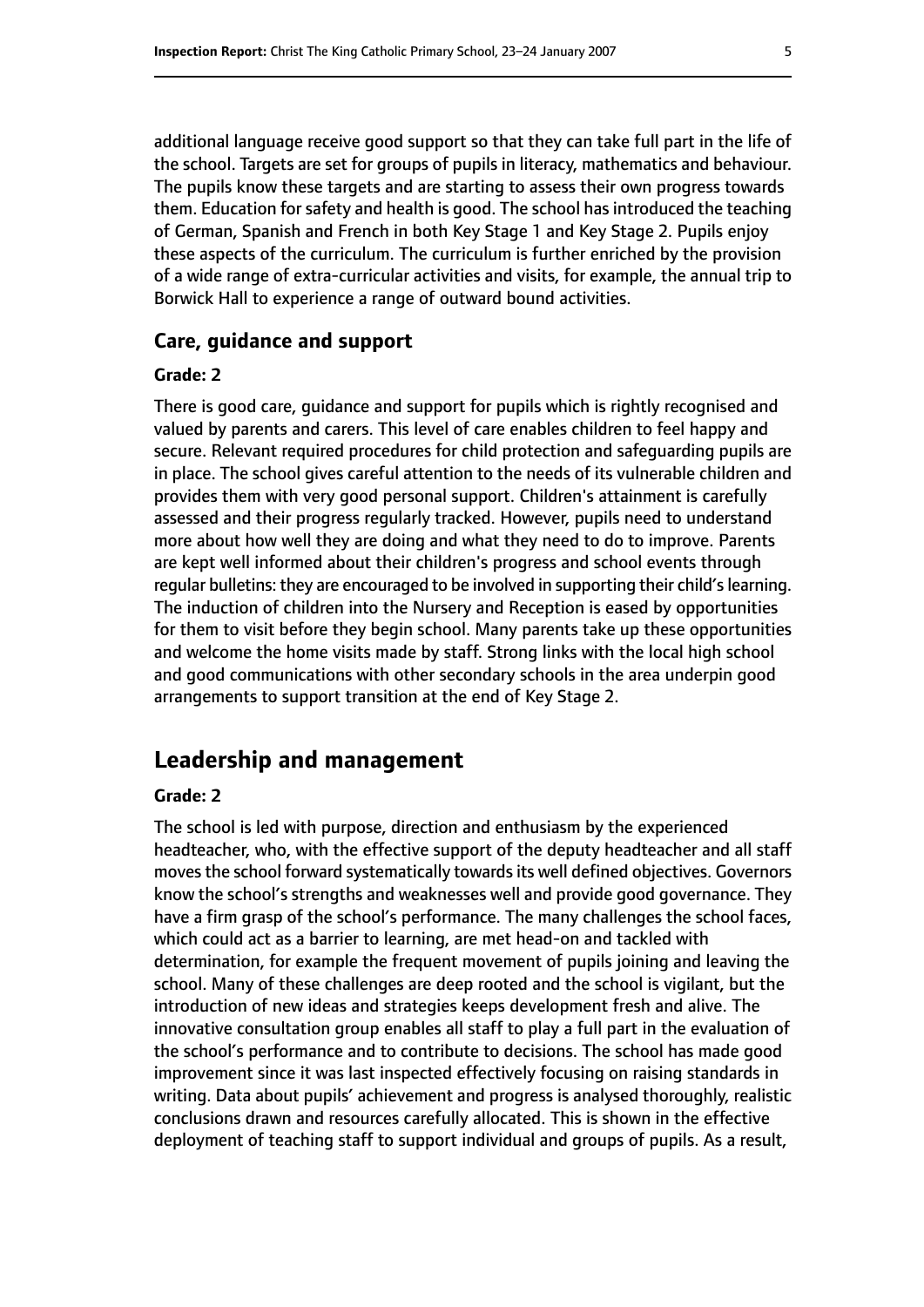standards have risen due to the well managed development. There is no complacency and the school has a good capacity for further improvement.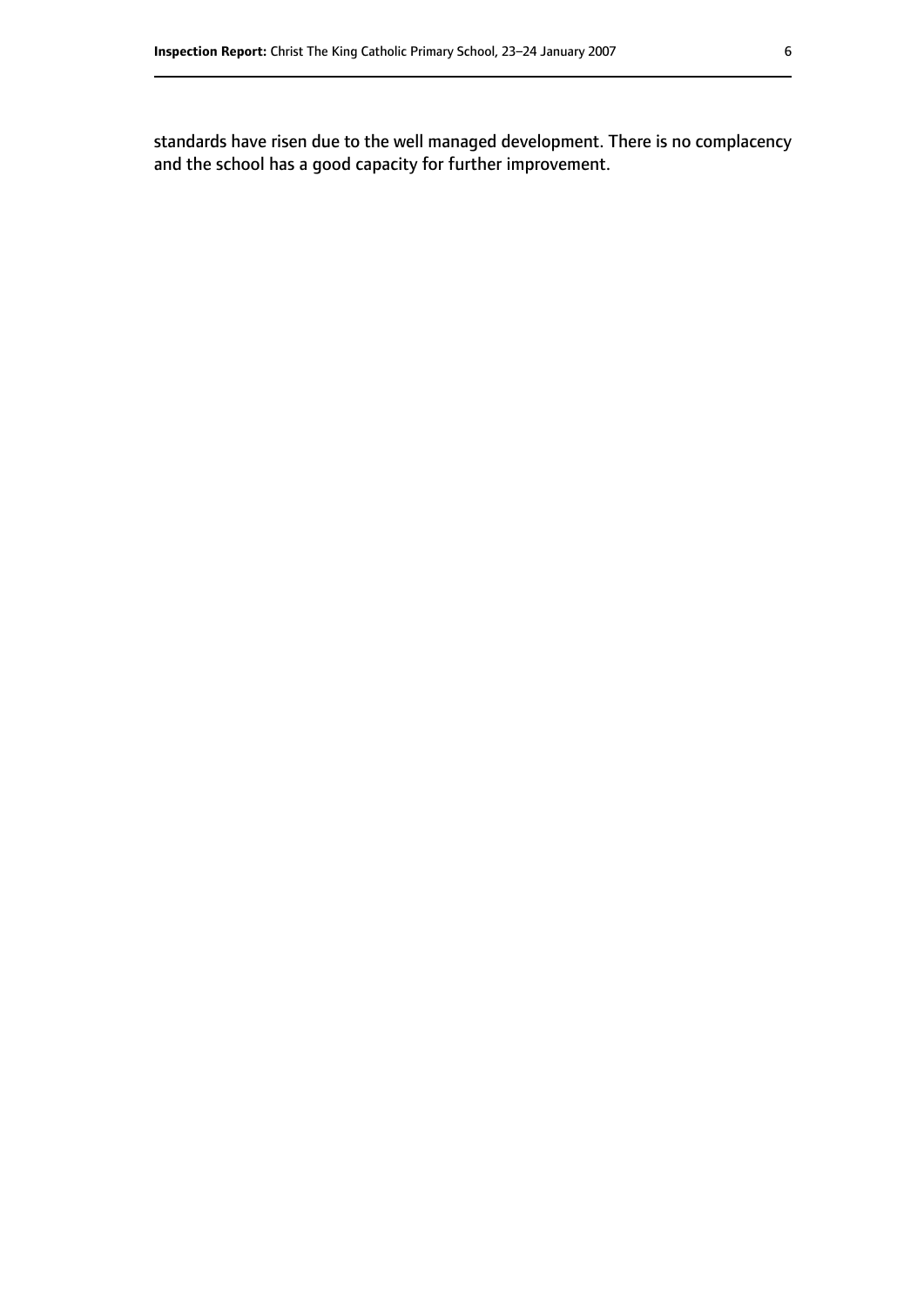**Any complaints about the inspection or the report should be made following the procedures set out inthe guidance 'Complaints about school inspection', whichis available from Ofsted's website: www.ofsted.gov.uk.**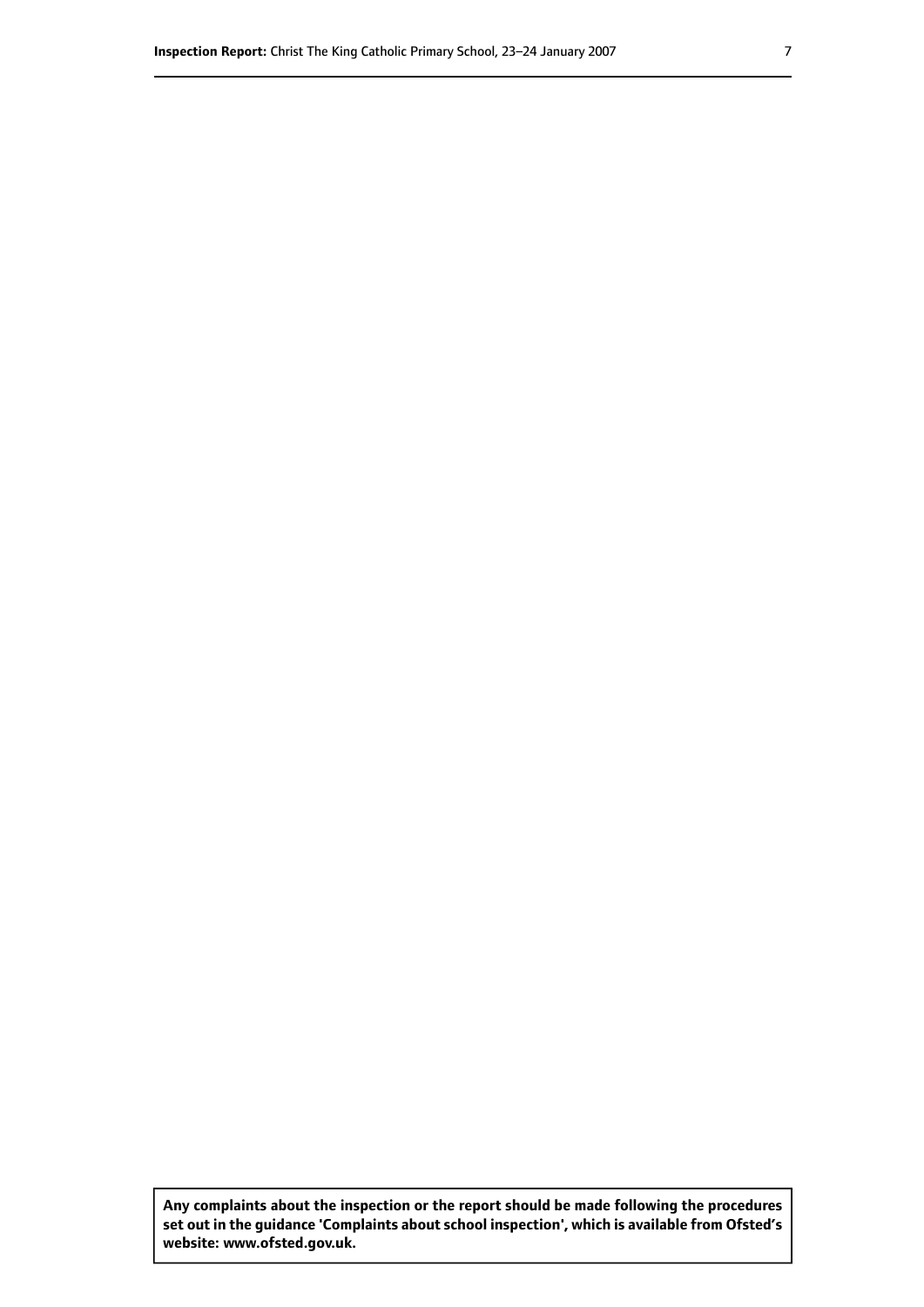# **Inspection judgements**

| Key to judgements: grade 1 is outstanding, grade 2 good, grade 3 satisfactory, and grade 4 | School         |
|--------------------------------------------------------------------------------------------|----------------|
| inadeauate                                                                                 | <b>Overall</b> |

# **Overall effectiveness**

| How effective, efficient and inclusive is the provision of education, integrated<br>care and any extended services in meeting the needs of learners? |     |
|------------------------------------------------------------------------------------------------------------------------------------------------------|-----|
| How well does the school work in partnership with others to promote learners'<br>well-being?                                                         |     |
| The quality and standards in the Foundation Stage                                                                                                    |     |
| The effectiveness of the school's self-evaluation                                                                                                    |     |
| The capacity to make any necessary improvements                                                                                                      |     |
| Effective steps have been taken to promote improvement since the last<br>inspection                                                                  | Yes |

## **Achievement and standards**

| How well do learners achieve?                                                                               |  |
|-------------------------------------------------------------------------------------------------------------|--|
| The standards <sup>1</sup> reached by learners                                                              |  |
| How well learners make progress, taking account of any significant variations between<br>groups of learners |  |
| How well learners with learning difficulties and disabilities make progress                                 |  |

# **Personal development and well-being**

| How good is the overall personal development and well-being of the<br>learners?                                  |  |
|------------------------------------------------------------------------------------------------------------------|--|
| The extent of learners' spiritual, moral, social and cultural development                                        |  |
| The behaviour of learners                                                                                        |  |
| The attendance of learners                                                                                       |  |
| How well learners enjoy their education                                                                          |  |
| The extent to which learners adopt safe practices                                                                |  |
| The extent to which learners adopt healthy lifestyles                                                            |  |
| The extent to which learners make a positive contribution to the community                                       |  |
| How well learners develop workplace and other skills that will contribute to<br>their future economic well-being |  |

# **The quality of provision**

| How effective are teaching and learning in meeting the full range of the<br>  learners' needs?                      |  |
|---------------------------------------------------------------------------------------------------------------------|--|
| $\mid$ How well do the curriculum and other activities meet the range of needs<br>$\mid$ and interests of learners? |  |
| How well are learners cared for, guided and supported?                                                              |  |

 $^1$  Grade 1 - Exceptionally and consistently high; Grade 2 - Generally above average with none significantly below average; Grade 3 - Broadly average to below average; Grade 4 - Exceptionally low.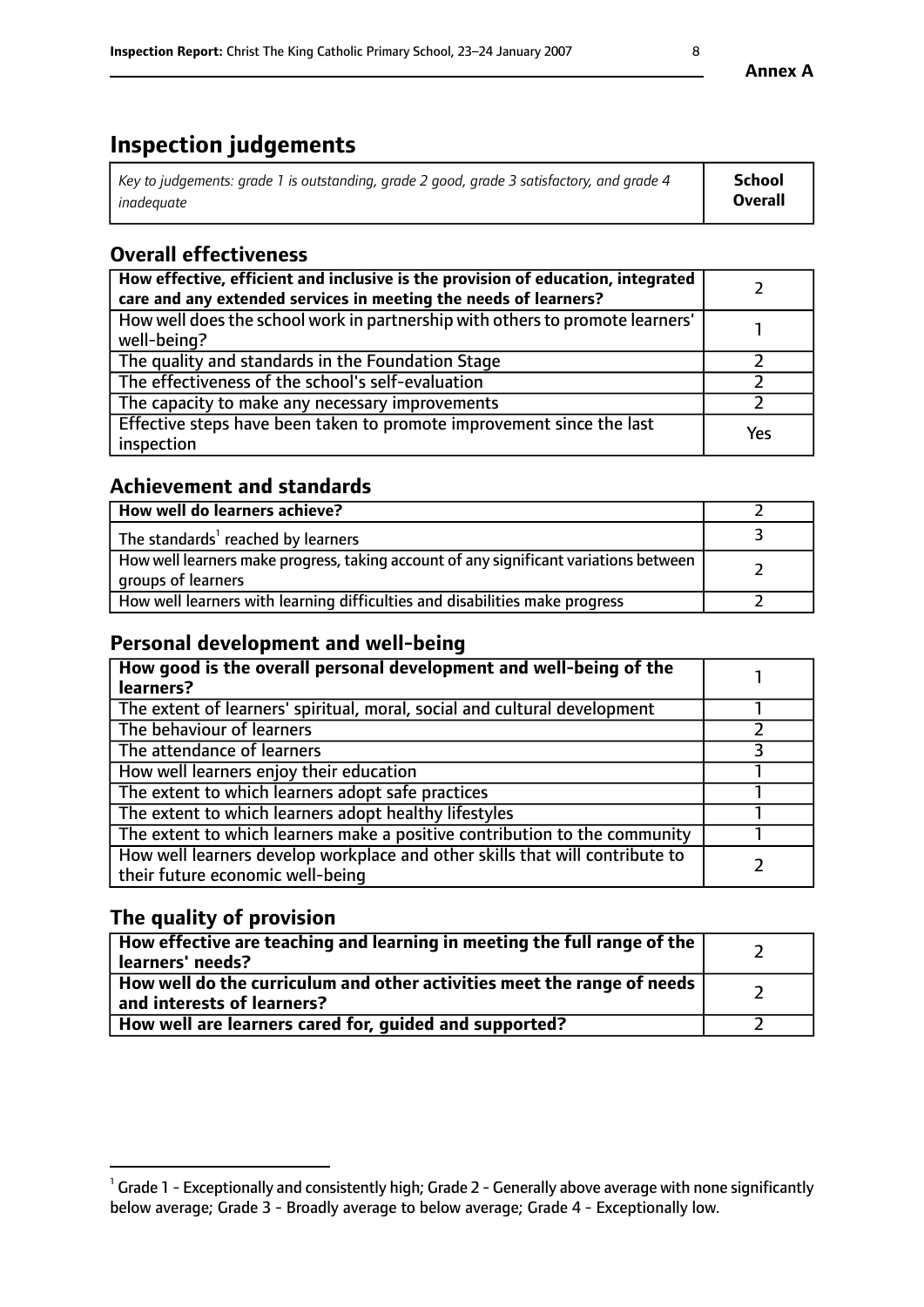# **Leadership and management**

| How effective are leadership and management in raising achievement<br>and supporting all learners?                                              |           |
|-------------------------------------------------------------------------------------------------------------------------------------------------|-----------|
| How effectively leaders and managers at all levels set clear direction leading<br>to improvement and promote high quality of care and education |           |
| How effectively performance is monitored, evaluated and improved to meet<br>challenging targets                                                 |           |
| How well equality of opportunity is promoted and discrimination tackled so<br>that all learners achieve as well as they can                     |           |
| How effectively and efficiently resources, including staff, are deployed to<br>achieve value for money                                          |           |
| The extent to which governors and other supervisory boards discharge their<br>responsibilities                                                  |           |
| Do procedures for safequarding learners meet current government<br>requirements?                                                                | Yes       |
| Does this school require special measures?                                                                                                      | No        |
| Does this school require a notice to improve?                                                                                                   | <b>No</b> |